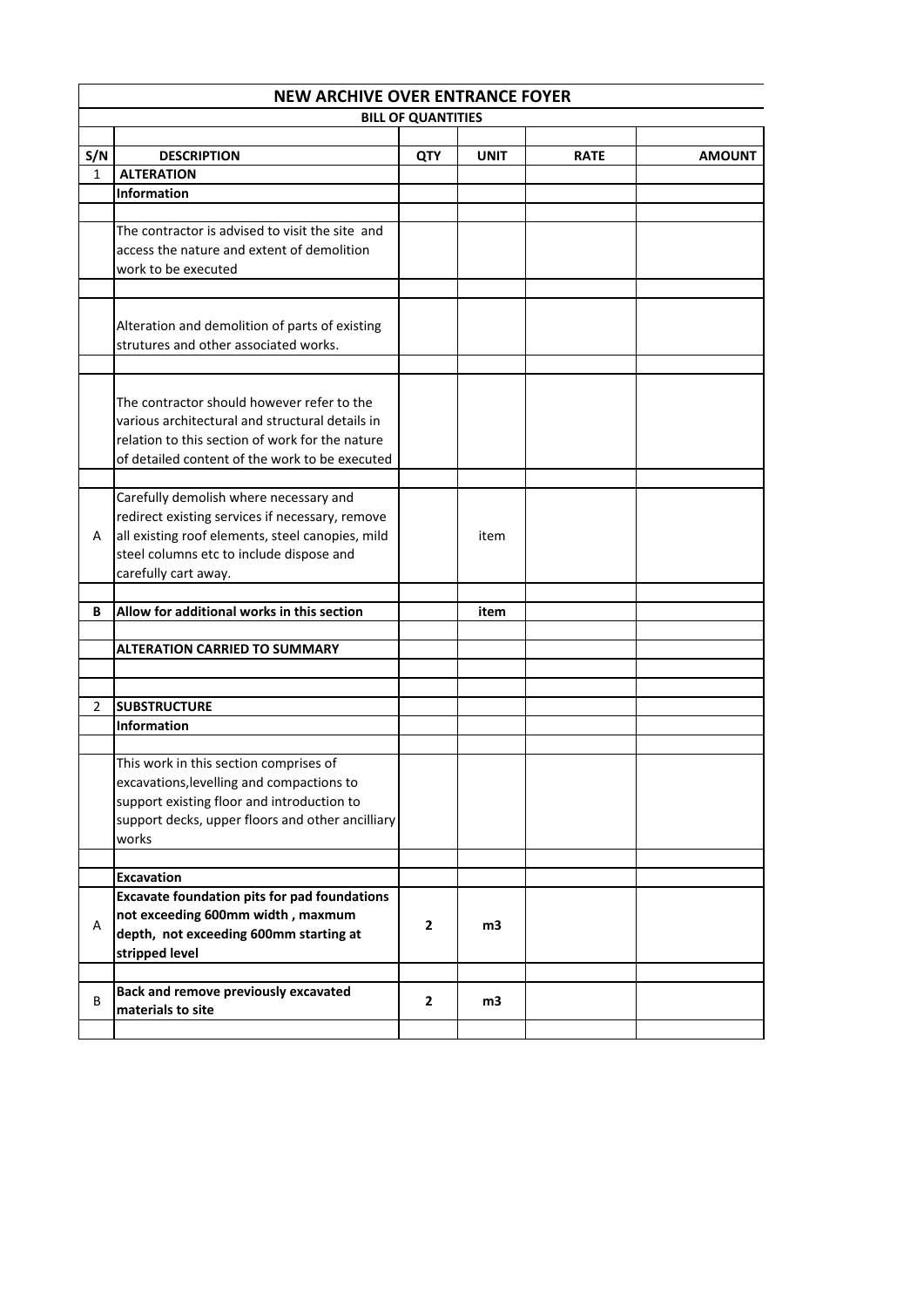|              | Surface Treatment                               |    |                |  |
|--------------|-------------------------------------------------|----|----------------|--|
|              | Level and compact bottom of excavation to       |    |                |  |
| C            | receive concrete                                | 4  | m <sub>2</sub> |  |
|              |                                                 |    |                |  |
|              | Concrete work                                   |    |                |  |
|              | Plain in-situ concrete { 1:4:8 } binding not    |    |                |  |
| D            | exceeding 50mm thick in: foundations, under     | 1  | m3             |  |
|              | pad footings                                    |    |                |  |
|              |                                                 |    |                |  |
|              | Vibrated reinforced in-situ concrete { 1:2:4-   |    |                |  |
|              | 19mm aggregate} filled into formwork and well   |    |                |  |
|              | packed around reinforcement measured            |    |                |  |
|              | seperately in;                                  |    |                |  |
| E.           | Pad footings 600mm deep                         | 1  | m3             |  |
|              |                                                 |    |                |  |
|              | <b>Support</b>                                  |    |                |  |
|              |                                                 |    |                |  |
| F            | High yeild foundation support in form cleave    | 18 | nos            |  |
|              | or gutted plates fabricated to support existing |    |                |  |
|              | foundation footings at 2m intervals             |    |                |  |
|              |                                                 |    |                |  |
|              | <b>Reinforcement</b>                            |    |                |  |
|              |                                                 |    |                |  |
|              | High yeild reinforcement to BS4449 in straight  |    |                |  |
|              | and bent bars cut to length including hooks     |    |                |  |
|              | spacers distance blocks tying wires, welding to |    |                |  |
|              | threaded nuts to receive structural steelUB     |    |                |  |
|              | Columns measured seperately                     |    |                |  |
| G            | 10 - 16mm diametre                              | 45 | kg             |  |
|              | BRC mesh ref A -142 to slab according to the    |    |                |  |
| H            | structural Engineers specifications             | 7  | m2             |  |
|              |                                                 |    |                |  |
|              | Sawn formwork to;                               |    |                |  |
|              |                                                 |    |                |  |
| $\mathbf{I}$ | Edges of footings not exceeding 600mm deep      | 4  | m2             |  |
|              |                                                 |    |                |  |
| J            | Protect all works in this element               |    | item           |  |
|              |                                                 |    |                |  |
|              |                                                 |    |                |  |
|              | SUBSTRUCTURE CARRIED TO SUMMARY                 |    |                |  |
|              |                                                 |    |                |  |
|              |                                                 |    |                |  |
| 3            | <b>FRAMES, UPPER FLOORS AND STAIRCASES</b>      |    |                |  |
|              | <b>Information</b>                              |    |                |  |
|              | Reterence is made to Architects drawing for     |    |                |  |
|              | details and work description required in this   |    |                |  |
|              | section                                         |    |                |  |
|              |                                                 |    |                |  |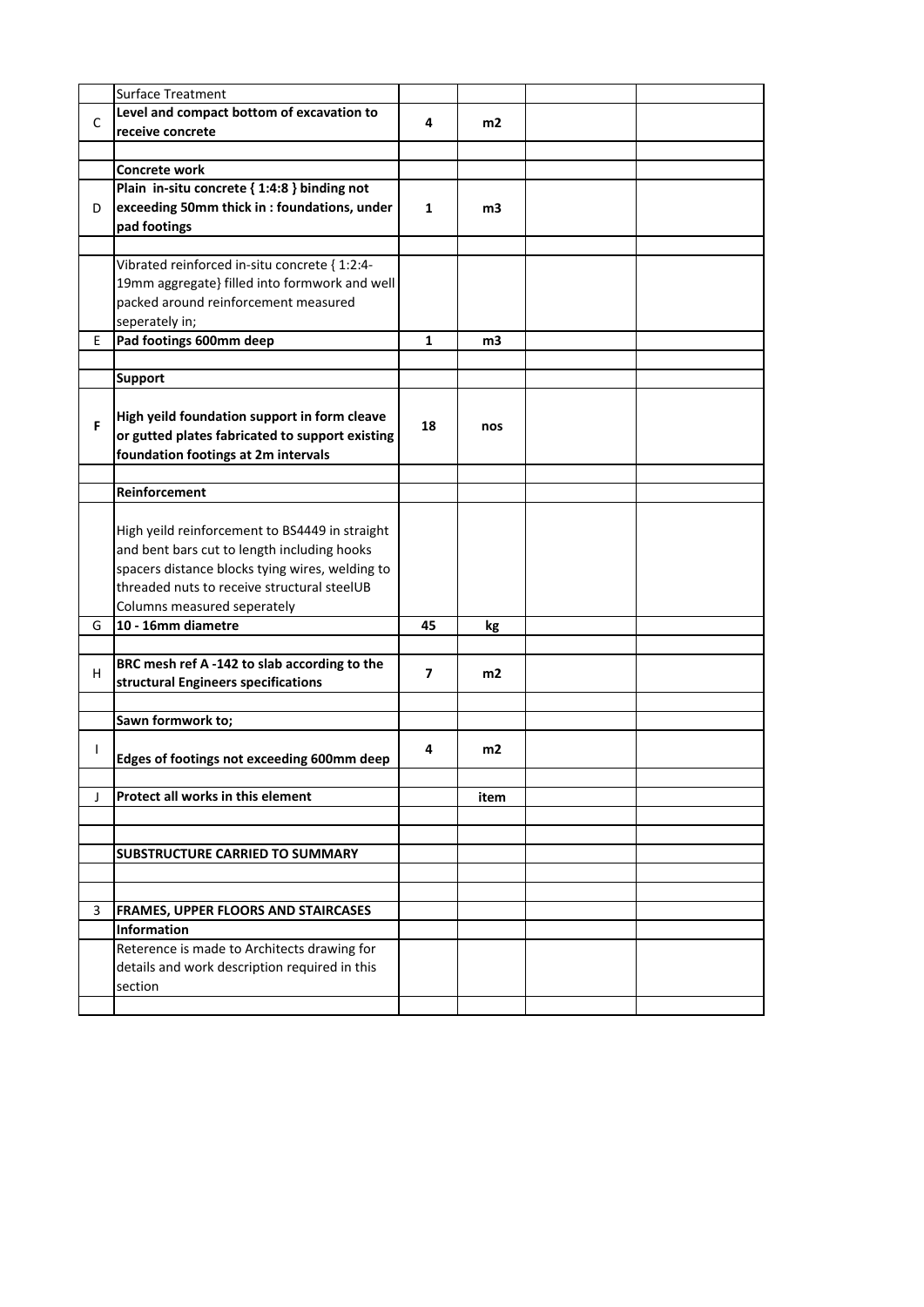|   | <b>Concrete work</b>                            |    |      |  |
|---|-------------------------------------------------|----|------|--|
|   | Vibrated reinforced in-situ concrete { 1:2:4 -  |    |      |  |
|   | 19mm aggregate } filled into formwork and       |    |      |  |
|   | well packed around reinforcement measured       |    |      |  |
|   |                                                 |    |      |  |
|   | seperately in:                                  |    |      |  |
| А | Floor slabs, 50mm thick                         | 3  | m3   |  |
|   |                                                 |    |      |  |
|   |                                                 |    |      |  |
|   | Vibrated reinforced precast concrete {1: 2 :4 - |    |      |  |
|   | 19mm aggregate} well packed around BRC          |    |      |  |
|   | mesh reinforcement measured seperately in;      |    |      |  |
| В | Steps 50mm thick                                | 1  | m3   |  |
|   |                                                 |    |      |  |
|   | Reinforcement                                   |    |      |  |
|   |                                                 |    |      |  |
| C | BRC mesh to upper floor slab, according to      | 55 | m2   |  |
|   | the structural engineers specifications         |    |      |  |
|   |                                                 |    |      |  |
| D | Ditto to precast step slabs                     | 12 | m3   |  |
|   |                                                 |    |      |  |
|   | <b>Structural Steel Frames, Upper floor and</b> |    |      |  |
|   | <b>Staircase</b>                                |    |      |  |
|   |                                                 |    |      |  |
|   | Steel metal deck plate welded to structural     |    |      |  |
|   | steel frames receive concrete slab inclusive of |    |      |  |
| E |                                                 | 40 | m2   |  |
|   | storage container floor slab according to the   |    |      |  |
|   | structural engineers specifications             |    |      |  |
|   |                                                 |    |      |  |
|   | <b>Unfabricated Steel work</b>                  |    |      |  |
|   |                                                 |    |      |  |
|   | Allow for the fabrication and installation of   |    |      |  |
|   | weldable structural steel frames and staircase  |    |      |  |
|   | to BS4360 including necessary specified         |    |      |  |
|   |                                                 |    |      |  |
| F | Universal beams, H Beams welded to base         |    | sum  |  |
|   | plate to support, L Angles, steel plates and    |    |      |  |
|   | bolts etc, cut to length and primed with anti   |    |      |  |
|   | corrosion primers, to wall support frame,       |    |      |  |
|   | staircase and handrails, according to the       |    |      |  |
|   | architects specifications                       |    |      |  |
|   |                                                 |    |      |  |
| G | Protect all works in this element               |    | item |  |
|   |                                                 |    |      |  |
|   |                                                 |    |      |  |
|   |                                                 |    |      |  |
|   | FRAMES, UPPER FLOORS AND STAIRCASES             |    |      |  |
|   | <b>CARRIED TO SUMMARY</b>                       |    |      |  |
|   |                                                 |    |      |  |
|   |                                                 |    |      |  |
| 4 | <b>WALL</b>                                     |    |      |  |
|   | <b>Information</b>                              |    |      |  |
|   | Reference is made to the following;             |    |      |  |
|   |                                                 |    |      |  |
|   | Architects location Drawings for details and    |    |      |  |
|   | description of work required in this section.   |    |      |  |
|   |                                                 |    |      |  |
|   |                                                 |    |      |  |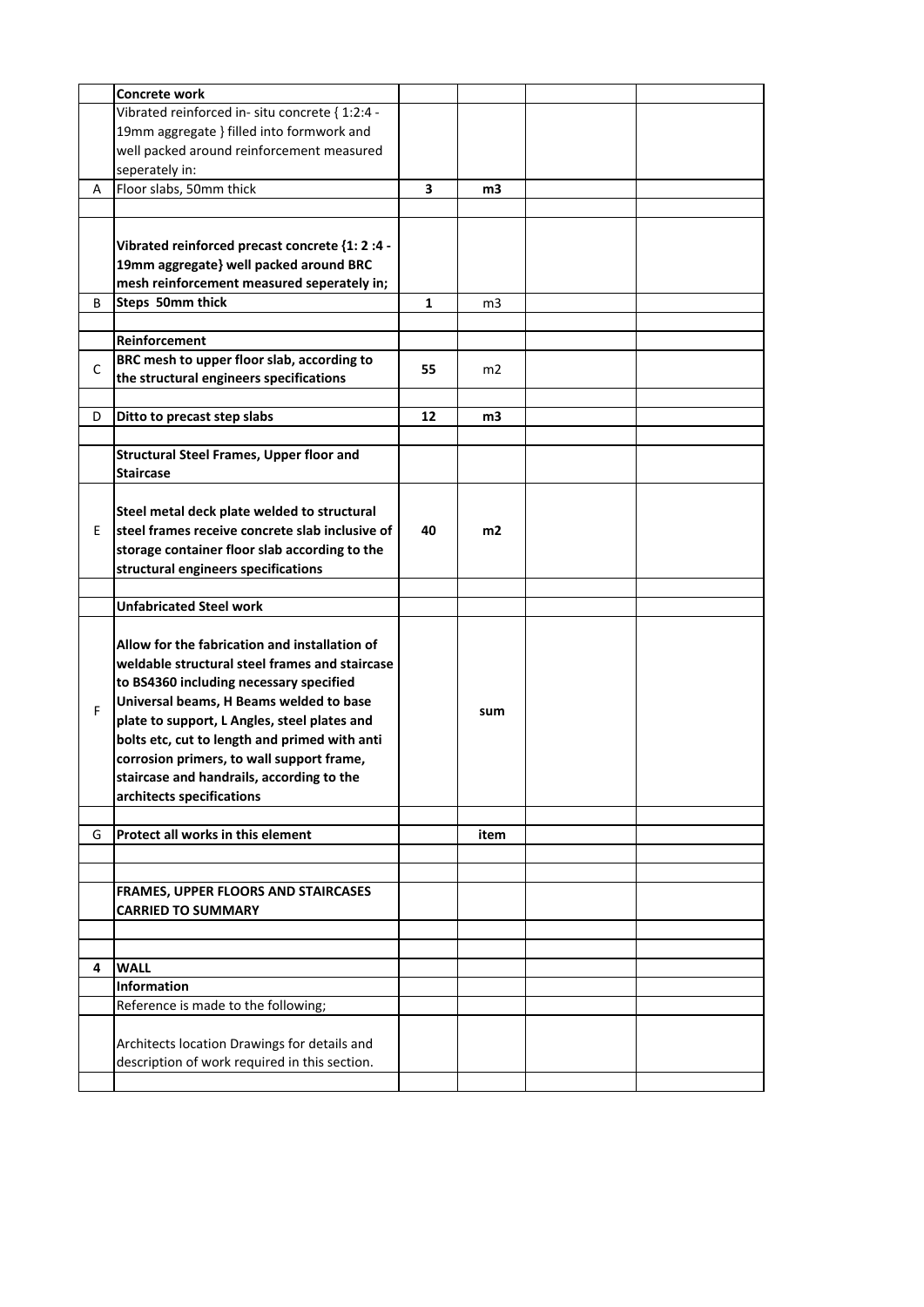|   | <b>Panel Walls</b>                                                                                                                                                                                                                                                                                                                                           |      |      |  |
|---|--------------------------------------------------------------------------------------------------------------------------------------------------------------------------------------------------------------------------------------------------------------------------------------------------------------------------------------------------------------|------|------|--|
| A | 50mm thick sandwich cold room pallet<br>sourced from Vitapur Nigeria Limited equally<br>approved complete with necessary<br>installation interlocks and accessories, fixed<br>according to the architects instructions                                                                                                                                       | 68.5 | m2   |  |
|   | 50mm thick panel walls, 2.5m high                                                                                                                                                                                                                                                                                                                            |      |      |  |
|   |                                                                                                                                                                                                                                                                                                                                                              |      |      |  |
| B | Protect all works in this element                                                                                                                                                                                                                                                                                                                            |      | item |  |
|   | WALL  CARRIED SUMMARY                                                                                                                                                                                                                                                                                                                                        |      |      |  |
|   |                                                                                                                                                                                                                                                                                                                                                              |      |      |  |
|   |                                                                                                                                                                                                                                                                                                                                                              |      |      |  |
| 5 | <b>ROOF</b>                                                                                                                                                                                                                                                                                                                                                  |      |      |  |
|   | <b>Information</b>                                                                                                                                                                                                                                                                                                                                           |      |      |  |
|   | Reference is made to the following;                                                                                                                                                                                                                                                                                                                          |      |      |  |
|   | Architects location Drawings for details and<br>description of work required in this section.                                                                                                                                                                                                                                                                |      |      |  |
|   |                                                                                                                                                                                                                                                                                                                                                              |      |      |  |
|   | <b>Roof carcass</b>                                                                                                                                                                                                                                                                                                                                          |      |      |  |
| A | Allow for the fabrication and installation of<br>steel roof carcass, including necessary<br>specified L Angles plates, bolts etc, well<br>wedded, cut to length, primed with anti<br>corrosion primers, to receive longspan<br>aluminium covering attached above support<br>frame with attached fascia board to recieve<br>aluminium roof fascia as directed |      | sum  |  |
|   |                                                                                                                                                                                                                                                                                                                                                              |      |      |  |
|   | Covering                                                                                                                                                                                                                                                                                                                                                     |      |      |  |
|   | Approved longspan corrugated aluminium<br>otherwise approved roofing sheets fixed to<br>purlins with necessary accessories including<br>drive screws and bolts, nut washers and<br>bituminous sealers all in accordance with<br>manufacturers printed instructions                                                                                           |      |      |  |
| B | 0.55mm thick roofing sheets                                                                                                                                                                                                                                                                                                                                  | 65   | m2   |  |
| C | 0.55mm thick ridge 300mm girth                                                                                                                                                                                                                                                                                                                               | 15   | m    |  |
| D | Allow for aluminium roof gutter system,<br>connected to attached PVC pipes according to<br>the archiects specifications                                                                                                                                                                                                                                      |      | sum  |  |
| E | Protect all works in this element                                                                                                                                                                                                                                                                                                                            |      | item |  |
|   |                                                                                                                                                                                                                                                                                                                                                              |      |      |  |
|   | ROOF CARRIED TO SUMMARY                                                                                                                                                                                                                                                                                                                                      |      |      |  |
|   |                                                                                                                                                                                                                                                                                                                                                              |      |      |  |
|   |                                                                                                                                                                                                                                                                                                                                                              |      |      |  |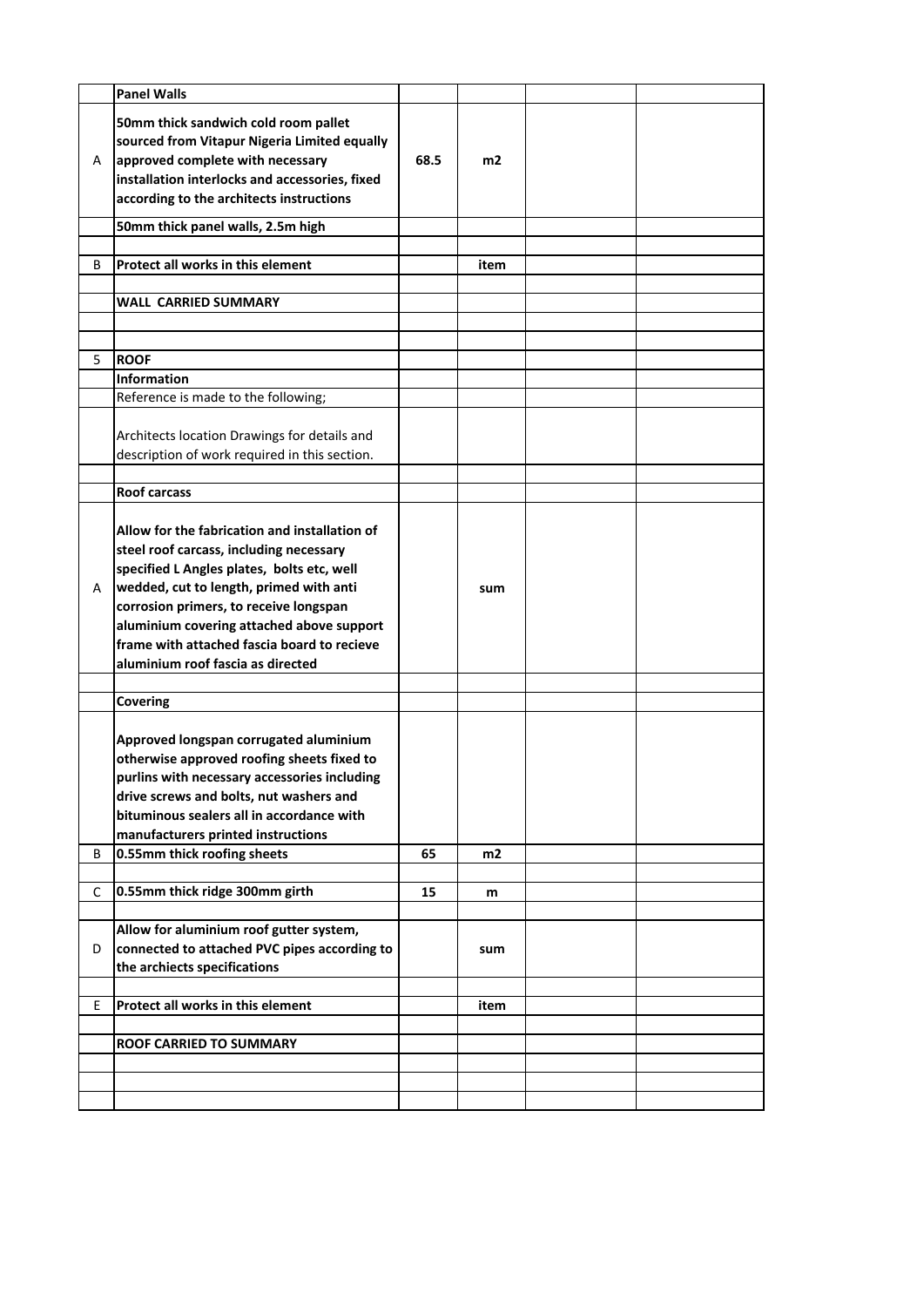| 6 | <b>FINISHES</b>                                                                                                                                                                                                                                                                                                                  |    |      |  |
|---|----------------------------------------------------------------------------------------------------------------------------------------------------------------------------------------------------------------------------------------------------------------------------------------------------------------------------------|----|------|--|
|   | <b>Information</b>                                                                                                                                                                                                                                                                                                               |    |      |  |
|   | Reference is made to the following;                                                                                                                                                                                                                                                                                              |    |      |  |
|   | Architects location Drawings for details and<br>description of work required in this section.                                                                                                                                                                                                                                    |    |      |  |
|   | <b>Floor Finishes</b>                                                                                                                                                                                                                                                                                                            |    |      |  |
|   | Approved 10mm thick fully vitrified floor tiles<br>finish laid to approved pattern fixed with tile<br>adhesives but jointed and pointed in<br>matching grout, laid on screeded bed{ tile<br>cost 3500 per m2}, screed measured<br>seperately in all office spaces and step on tiles<br>for external stairwell thread and landing |    |      |  |
| A | <b>Floors</b>                                                                                                                                                                                                                                                                                                                    | 44 | m2   |  |
| B | 42mm cement and screeded bed {1:3}                                                                                                                                                                                                                                                                                               | 44 | m2   |  |
|   | <b>Floors</b>                                                                                                                                                                                                                                                                                                                    |    |      |  |
|   |                                                                                                                                                                                                                                                                                                                                  |    |      |  |
|   |                                                                                                                                                                                                                                                                                                                                  |    |      |  |
|   | <b>Ceiling Finishes</b>                                                                                                                                                                                                                                                                                                          |    |      |  |
|   | Supply and install approved 600mm x 600mm<br>suspended mineral fibre boards fixed to<br>galvanized steel knoggings                                                                                                                                                                                                               |    |      |  |
| C | Ceilings { upper floor new archive} and{<br>ground floor Entrance foyer}                                                                                                                                                                                                                                                         | 90 | m2   |  |
|   |                                                                                                                                                                                                                                                                                                                                  |    |      |  |
|   | Cladding                                                                                                                                                                                                                                                                                                                         |    |      |  |
|   | Supply and fix neatly high gloss quality<br>alucobond to Hbeam supports at the ground<br>floor as cladding                                                                                                                                                                                                                       | 15 | m2   |  |
|   |                                                                                                                                                                                                                                                                                                                                  |    |      |  |
|   |                                                                                                                                                                                                                                                                                                                                  |    |      |  |
| Ε | Allow a provisional sum for additional works<br>to the following finshing items                                                                                                                                                                                                                                                  |    | sum  |  |
|   |                                                                                                                                                                                                                                                                                                                                  |    |      |  |
| F | Protect all works in the element                                                                                                                                                                                                                                                                                                 |    | item |  |
|   |                                                                                                                                                                                                                                                                                                                                  |    |      |  |
|   |                                                                                                                                                                                                                                                                                                                                  |    |      |  |
|   | <b>FINISHINGS CARRIED TO SUMMARY</b>                                                                                                                                                                                                                                                                                             |    |      |  |
|   |                                                                                                                                                                                                                                                                                                                                  |    |      |  |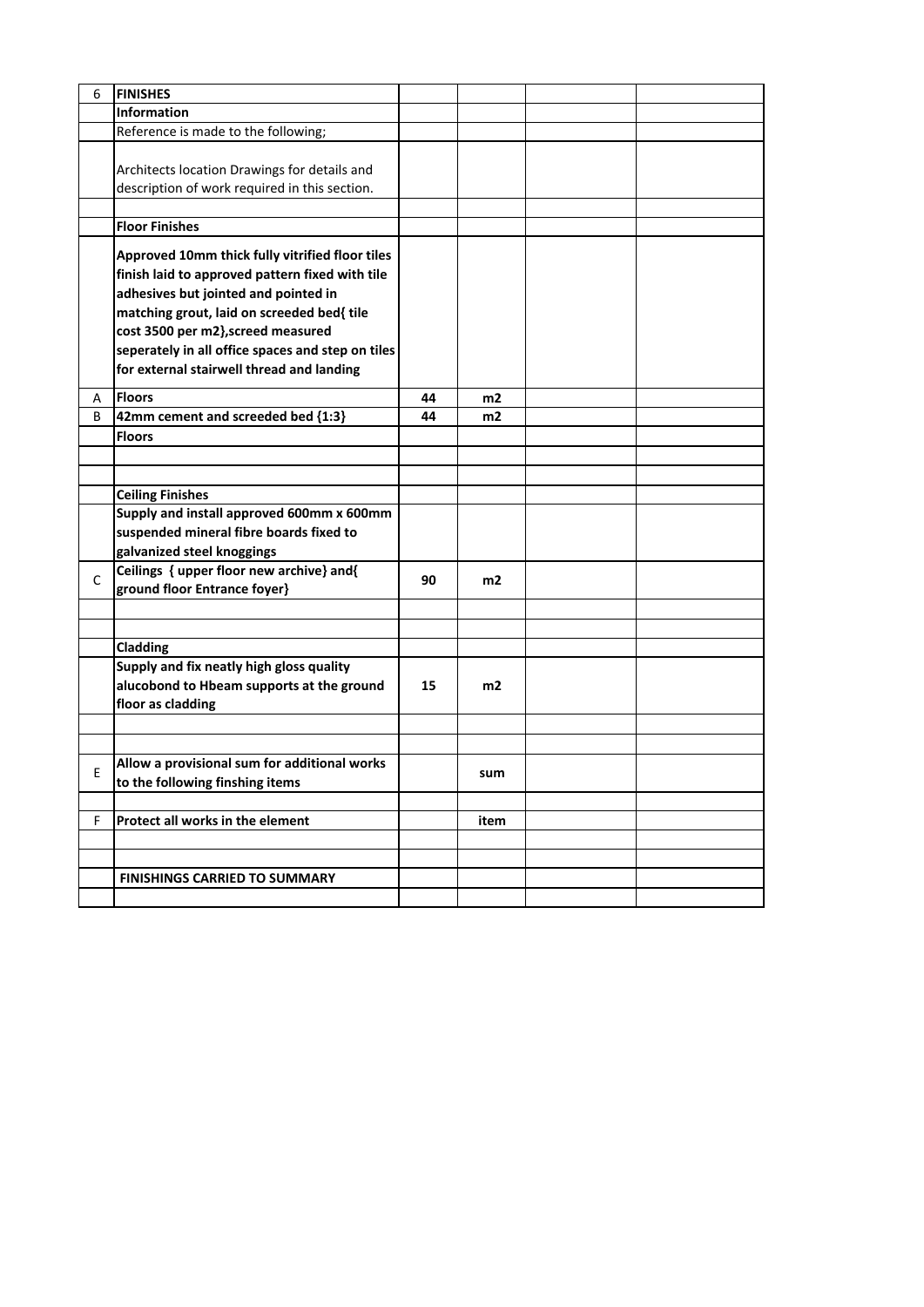| 7 | <b>WINDOWS, BURGLARS AND DOORS</b>                                                                                                                                                                                                                                        |              |     |  |
|---|---------------------------------------------------------------------------------------------------------------------------------------------------------------------------------------------------------------------------------------------------------------------------|--------------|-----|--|
|   | <b>Information</b>                                                                                                                                                                                                                                                        |              |     |  |
|   | Reference is made to the following;                                                                                                                                                                                                                                       |              |     |  |
|   |                                                                                                                                                                                                                                                                           |              |     |  |
|   | Architects location Drawings for details and                                                                                                                                                                                                                              |              |     |  |
|   | description of work required in this section.                                                                                                                                                                                                                             |              |     |  |
|   |                                                                                                                                                                                                                                                                           |              |     |  |
|   | <b>Windows</b>                                                                                                                                                                                                                                                            |              |     |  |
|   | Tower Economy sliding Aluminium powdered                                                                                                                                                                                                                                  |              |     |  |
|   | coated approved window with 6mm clear glass                                                                                                                                                                                                                               |              |     |  |
|   | and flyscreen complete with all iron mongery                                                                                                                                                                                                                              |              |     |  |
|   | assembled and fixed                                                                                                                                                                                                                                                       |              |     |  |
| Α | 450mm x 1700mm high projected                                                                                                                                                                                                                                             | 14           | nos |  |
|   |                                                                                                                                                                                                                                                                           |              |     |  |
|   |                                                                                                                                                                                                                                                                           |              |     |  |
|   | 3000mm x 600mm high projected with                                                                                                                                                                                                                                        |              |     |  |
| B | 3000mm x300mm{2nos fixed}. Refer to                                                                                                                                                                                                                                       | 1            | nos |  |
|   | architectural details                                                                                                                                                                                                                                                     |              |     |  |
|   |                                                                                                                                                                                                                                                                           |              |     |  |
|   |                                                                                                                                                                                                                                                                           |              |     |  |
|   | Approved burglar proofz screens to window<br>openings consisting of 25 x 25 x 20mm<br>metalbar sections pipe at 150mm centres<br>vertically and horizontally welded together and<br>coated with same specified above aluminium<br>profile infused to window frame to suit |              |     |  |
|   | opening as directed by Architcect;<br>Allow a provisional sum for fabrication and                                                                                                                                                                                         |              |     |  |
| C | installation of burglars to windows                                                                                                                                                                                                                                       |              | sum |  |
|   |                                                                                                                                                                                                                                                                           |              |     |  |
|   | Doors                                                                                                                                                                                                                                                                     |              |     |  |
|   | Supply and fix American Panel flush Doors of<br>superior quality with woodlike finish complete<br>with approved frames, architraves, and set of<br>necessary iron mongery obtained from<br>approved suppliers                                                             |              |     |  |
| D | 900mm x 2100mm high imported turkey<br>security door                                                                                                                                                                                                                      | $\mathbf{1}$ | nos |  |
|   |                                                                                                                                                                                                                                                                           |              |     |  |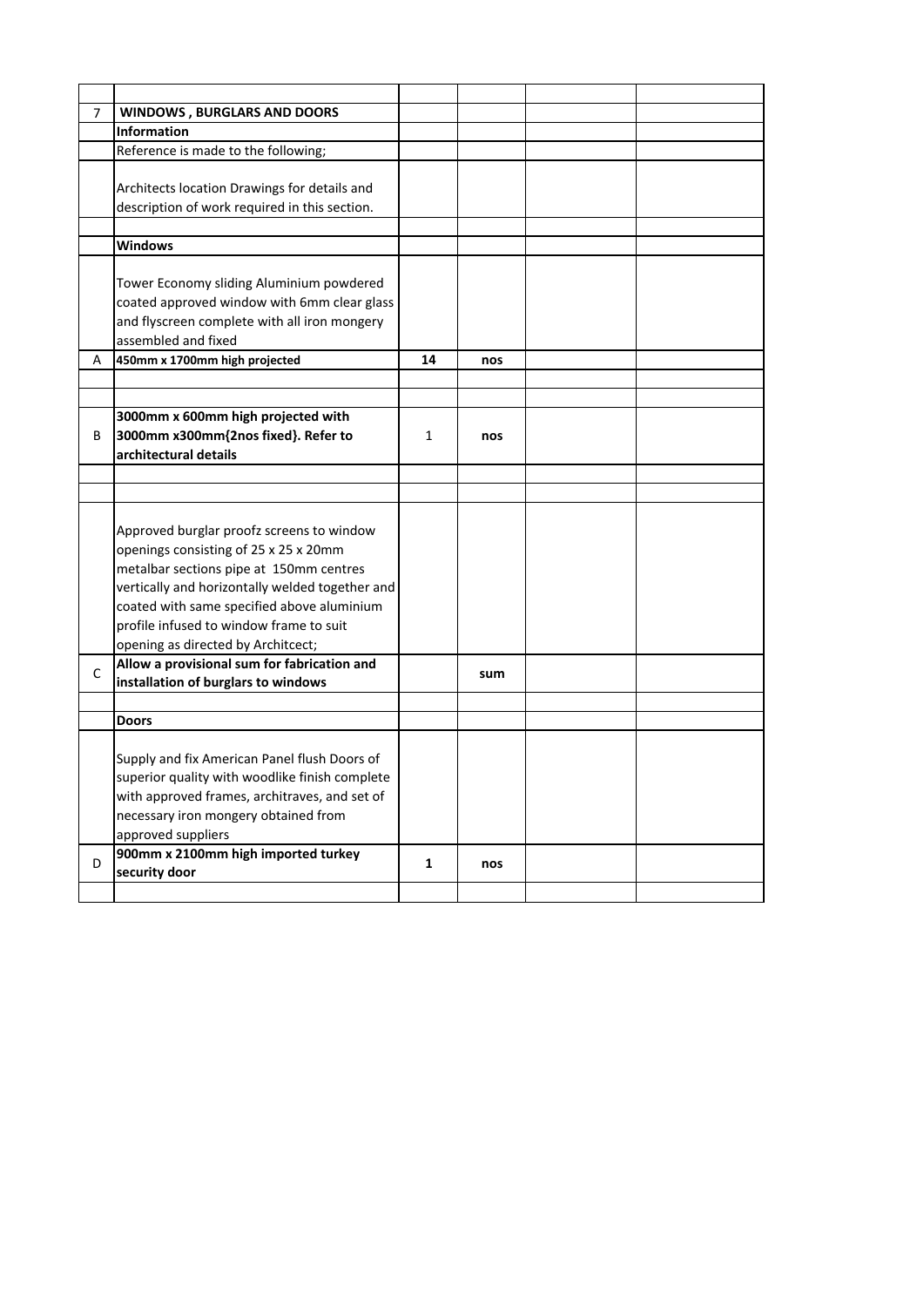| E | Allow provisional sum for windows, burglars<br>and doors |                   |     |  |
|---|----------------------------------------------------------|-------------------|-----|--|
|   |                                                          |                   |     |  |
|   |                                                          |                   |     |  |
|   | <b>WINDOWS, BURGLARS AND DOORS</b>                       |                   |     |  |
|   |                                                          |                   |     |  |
| 8 | <b>ENGINEERING SERVICES</b>                              |                   |     |  |
|   | <b>Information</b>                                       |                   |     |  |
|   | Reference is made to the following;                      |                   |     |  |
|   |                                                          |                   |     |  |
|   | Architects location Drawings for details and             |                   |     |  |
|   | description of work required in this section.            |                   |     |  |
|   |                                                          |                   |     |  |
|   | <b>Mechanical Engineering Installations</b>              |                   |     |  |
|   | <b>Pipeworks</b>                                         |                   |     |  |
|   | Allow for the sum for plumbing pipeworks                 |                   |     |  |
|   | <b>installations</b>                                     |                   |     |  |
|   |                                                          |                   |     |  |
|   | <b>Electrical Engineering Installations</b>              |                   |     |  |
|   |                                                          |                   |     |  |
|   | Allow a Provisional sum for the supply and               |                   |     |  |
|   | installation of pipe works of PVC Conduit or             |                   |     |  |
|   | surface, inclusive of wiring, Earth conduiting           |                   |     |  |
| A | system, change over switches, distribition               |                   | sum |  |
|   | boards inclusive of breaker, sockets and                 |                   |     |  |
|   | switches, lightning fittings, fire alarm systems,        |                   |     |  |
|   | cctv where applicable etc in uppr floor{new              |                   |     |  |
|   | archive} and ground floor{entrance Foyer}                |                   |     |  |
|   |                                                          |                   |     |  |
|   |                                                          |                   |     |  |
|   | Allow provisional sum for engineering services           |                   |     |  |
| B | in this column                                           |                   | sum |  |
|   |                                                          |                   |     |  |
|   | <b>ENGINEERING SERVICES CARRIED TO</b>                   |                   |     |  |
|   | <b>SUMMARY</b>                                           |                   |     |  |
|   |                                                          |                   |     |  |
|   | <b>SUBTOTAL</b>                                          |                   |     |  |
|   |                                                          |                   |     |  |
|   |                                                          |                   |     |  |
|   |                                                          |                   |     |  |
|   |                                                          | PROVISIONAL WORKS |     |  |
| 9 | <b>FABRICATED STEEL CONTAINER STORAGE</b>                |                   |     |  |
|   | <b>Information</b>                                       |                   |     |  |
|   | Reference is made to the following;                      |                   |     |  |
|   |                                                          |                   |     |  |
|   | Architects location Drawings for details and             |                   |     |  |
|   | description of work required in this section.            |                   |     |  |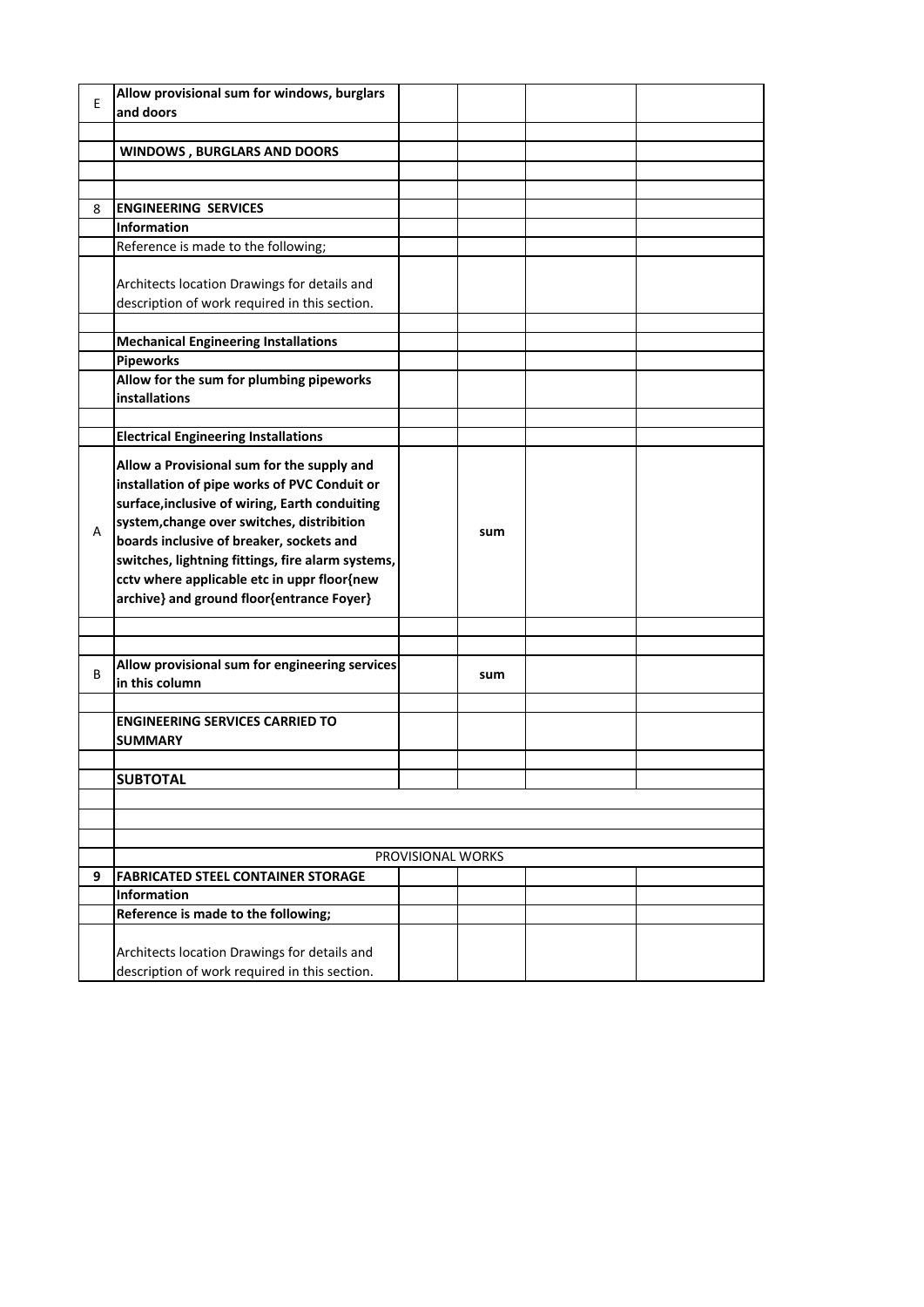| Allow a provisional sum for mounting a locally<br>insitu fabricated mild steel container beside<br>existing fence and conference building with<br>dimension 1800mm wide x 3300mm long at<br>2400mm headroom height suspended at<br>700mm above floor level. Attached is a<br>900mm x 700mm high window, 900mm x<br>2100mm imported turkey security door, panel<br>boarded fully, screeded and painted inernally,<br>suspended ceiling works, tiling works on floor<br>with applicable electrical works and fittings<br>ditto to 20FT container in place. | sum |  |
|----------------------------------------------------------------------------------------------------------------------------------------------------------------------------------------------------------------------------------------------------------------------------------------------------------------------------------------------------------------------------------------------------------------------------------------------------------------------------------------------------------------------------------------------------------|-----|--|
|                                                                                                                                                                                                                                                                                                                                                                                                                                                                                                                                                          |     |  |
| Protect all works in this item                                                                                                                                                                                                                                                                                                                                                                                                                                                                                                                           |     |  |
| <b>FABRICATED STEEL CONTAINER STORAGE</b>                                                                                                                                                                                                                                                                                                                                                                                                                                                                                                                |     |  |
|                                                                                                                                                                                                                                                                                                                                                                                                                                                                                                                                                          |     |  |
| <b>SUBTOTAL</b>                                                                                                                                                                                                                                                                                                                                                                                                                                                                                                                                          |     |  |
|                                                                                                                                                                                                                                                                                                                                                                                                                                                                                                                                                          |     |  |
|                                                                                                                                                                                                                                                                                                                                                                                                                                                                                                                                                          |     |  |